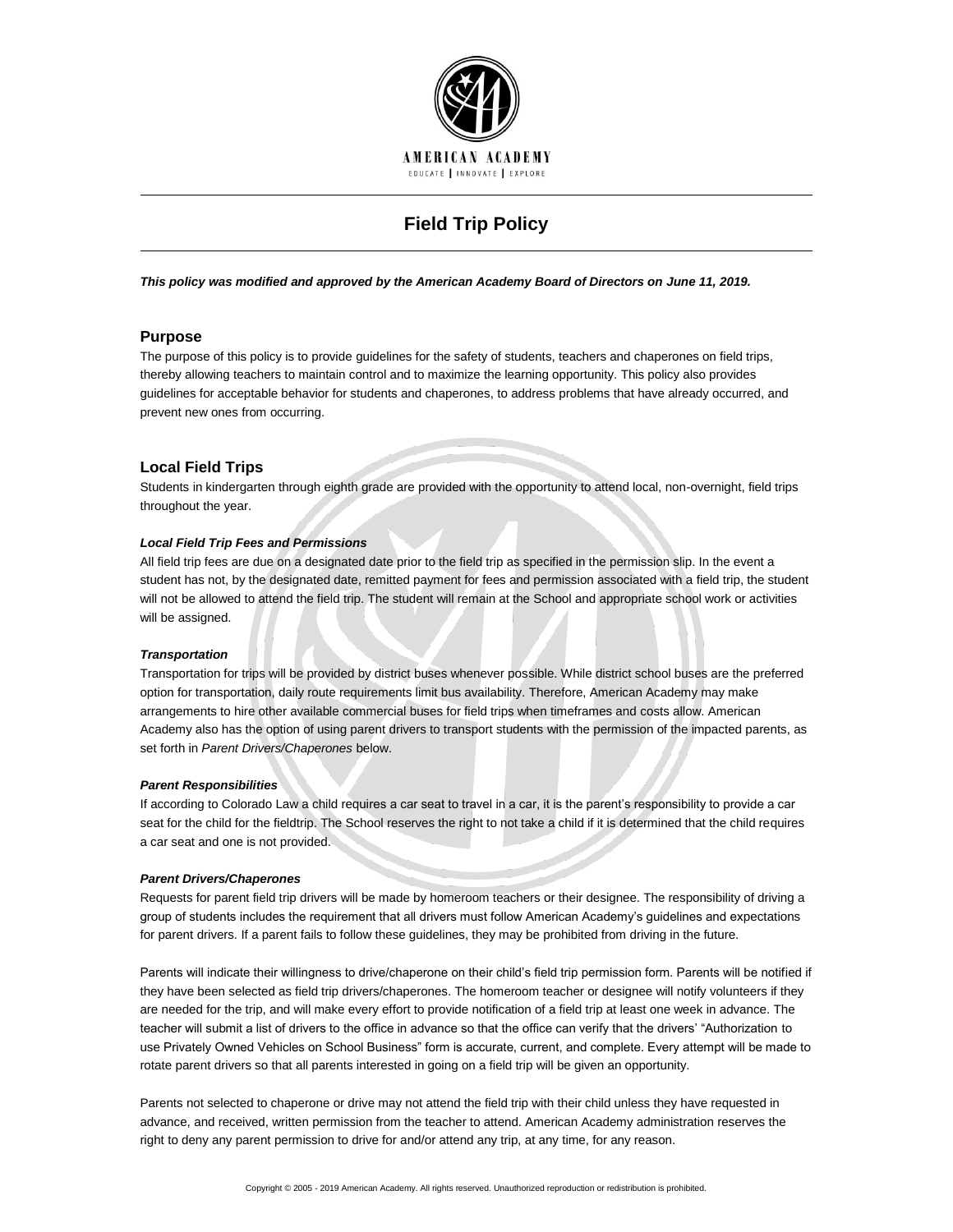Each homeroom teacher, or their designee, will organize the transportation and determine:

- Which students each parent driver will chaperone;
- All students with emergency/rescue medication or medication scheduled to be administered while on the field trip, must be accompanied by a teacher during transportation and at the destination. All medication must be carried and administered by an American Academy employee or licensed nurse.
- Departure time;
- Route that will be taken to the destination;
- Where to assemble upon arrival:
- Where to assemble before departure from the field trip site;
- What to do if a group returns to school before the teacher.

Parent drivers will be provided with the following information:

- A map and contact information for the destination;
- Emergency contact names and phone numbers including the teacher's cell phone;
- Any additional medical information, or medications, required for a student in that parent's group, including who has the medication and information on what to do in an emergency;
- Information on any allergies for students in the parent's group.

# *Parent Driver Guidelines*

Each chaperone is responsible for abiding by the following guidelines:

- Do not use a cell phone while driving.
- File a current and correct "Authorization to Use Privately-Owned Vehicle on American Academy Business" form with the American Academy Office, with appropriate proof of insurance. Actually drive the vehicle cited in the information provided to the school.
- Equip the car with the number of seat belts as required by Colorado Law for each child. If a parent is concerned that a child in their car requires a car seat and does not have one, they should bring it to the immediate attention of the teacher. Parents may provide booster seats for children who would be outside of the legal description.
- Provide only G-rated entertainment in the vehicle.
- Do not stop at any location not on the itinerary, unless permission has been granted in advance, in writing, by the teacher.
- Maintain disciplined behavior for all students in the vehicle during the trip.

# *Parent Chaperone Guidelines*

Each chaperone is responsible for abiding by the following guidelines:

- Siblings may not attend any field trip.
- Do not talk on a cell phone for an extended conversation anytime the chaperone is responsible for students on the trip, except as required for student health, safety, welfare, or to get the students to and from the destination.
- Do not provide snacks to any student.
- Know where the students assigned to your group are at all times.
- Do not leave your group unattended at any time during the field trip.
- Ensure your group maintains behavior standards consistent with American Academy expectations.
- Do not give permission to students to do anything that contradicts the written or spoken instructions of the teacher or administrator in charge.

# *Chaperone to Student Ratio*

#### **Field Trip Policy, Approved June 11, 2019**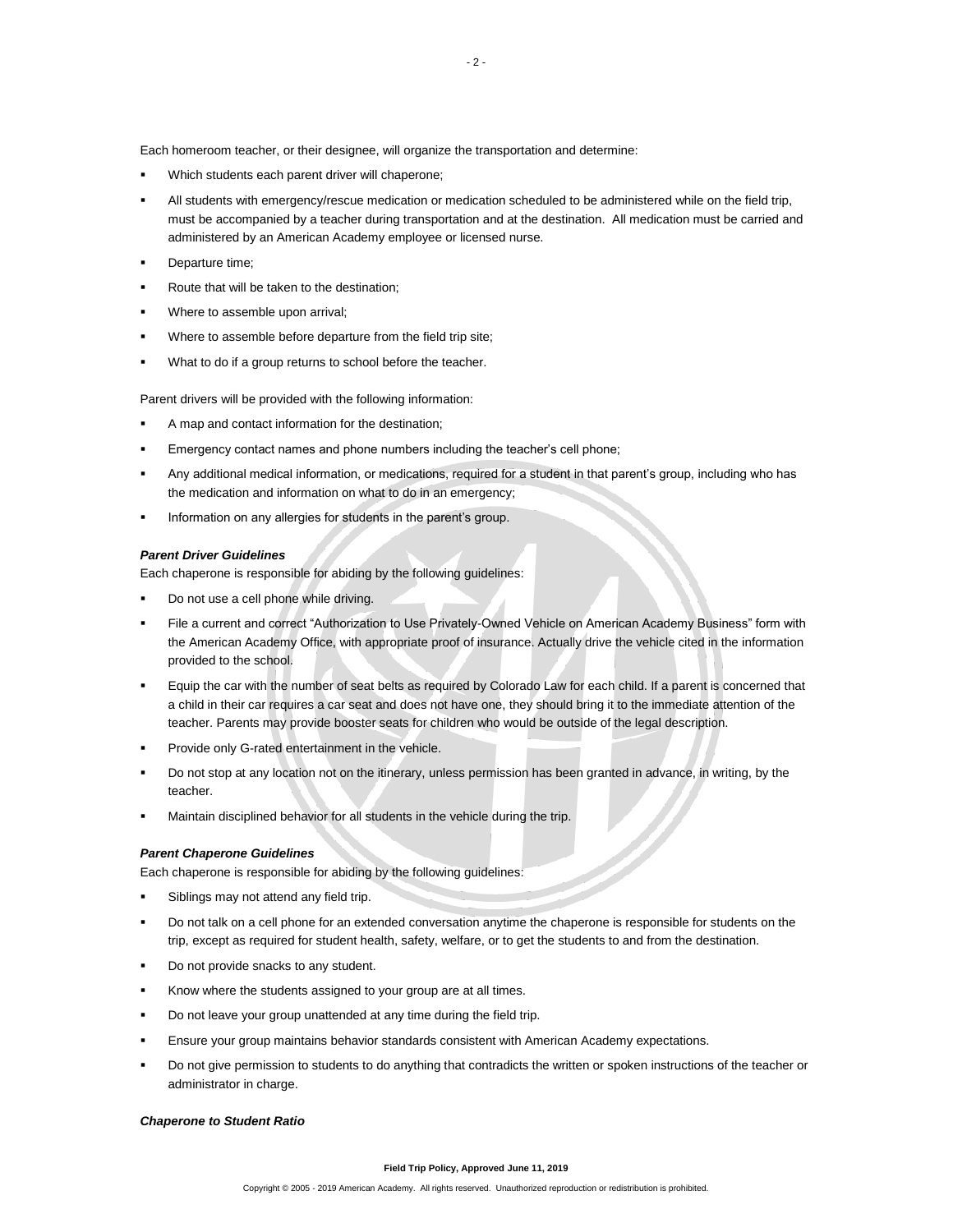The American Academy adult-to-student ratio is generally **1:10** for third through eighth grade and **1:5** for Kindergarten through second grade. This guideline applies to all local, non-overnight field trips.

## *Exceptions*

In the event that a parent is not selected to drive on a field trip and is not comfortable allowing their student to ride with someone else, that parent may choose to drive the student to and from the field trip. The parent needs to alert the teacher as soon as possible so that all of the pertinent information can be copied and made available. The parent must deliver and pick up their child at the designated location at the designated time. If the parent is late for pick-up, the child will be returned to school with another driver or on the bus.

#### *Student Expectations*

Students are expected to display respect for others, self-restraint, and good manners on all field trips just as they are in an American Academy classroom. Behavior that violates AA rules or jeopardizes the safety of others will be documented and reported to the appropriate administrator and consequences will be determined per the Student Discipline Policy. Disrespectful, insubordinate, or unsafe behavior on a field trip is unacceptable and may result in exclusion from activities in addition to disciplinary action at school. In extreme cases, parents will be contacted and asked to arrange for their child to be picked up immediately.

#### *Electronic Devices*

Each student is responsible for abiding by the following guidelines:

**Cell Phones:** Student cell phones are not allowed on local field trips.

**Digital Cameras:** Digital cameras that are only a camera may be allowed at the discretion of the trip leader.

**All Other Electronic Devices:** All other electronic devices (iPads/tablets, Kindles/e-readers, gaming devices) are not allowed on local field trips.

#### *Student Attendance*

American Academy academic field trips are planned to enhance learning and to provide opportunities and experiences that are not available in the classroom. Students not attending the field trips must attend school for the day where they will be given class work assigned by their teachers and will be supervised by AA staff. Should the student not attend school that day, the Attendance Policy will apply.

# **Overnight Field Trips**

As part of the educational program at American Academy, students in Grades 5–8 are offered the optional opportunity to attend overnight field trips. Parents are responsible for obtaining all the information in advance of the trip and evaluating if their child is mature enough to attend.

#### *Eligibility*

An overnight field trip is a privilege, not a right. Safety and learning of all students on the trip is the priority of the staff at all times. Students that become ineligible at any time before the trip and during the pay schedule period may not be eligible for a refund, subject to administrative discretion. Eligibility is determined at the sole discretion of the American Academy administration, taking the following factors into consideration.

## **ACADEMIC STANDING**

Any child receiving a D or an F in two or more core subjects (Language Arts/English, History, Science or Math) at the close of the trimester preceding the final payment for the trip and/or there are current teaching staff concerns for inprogress grades (such as consistent missing assignments) is ineligible to attend overnight field trips.

## **BEHAVIOR HISTORY**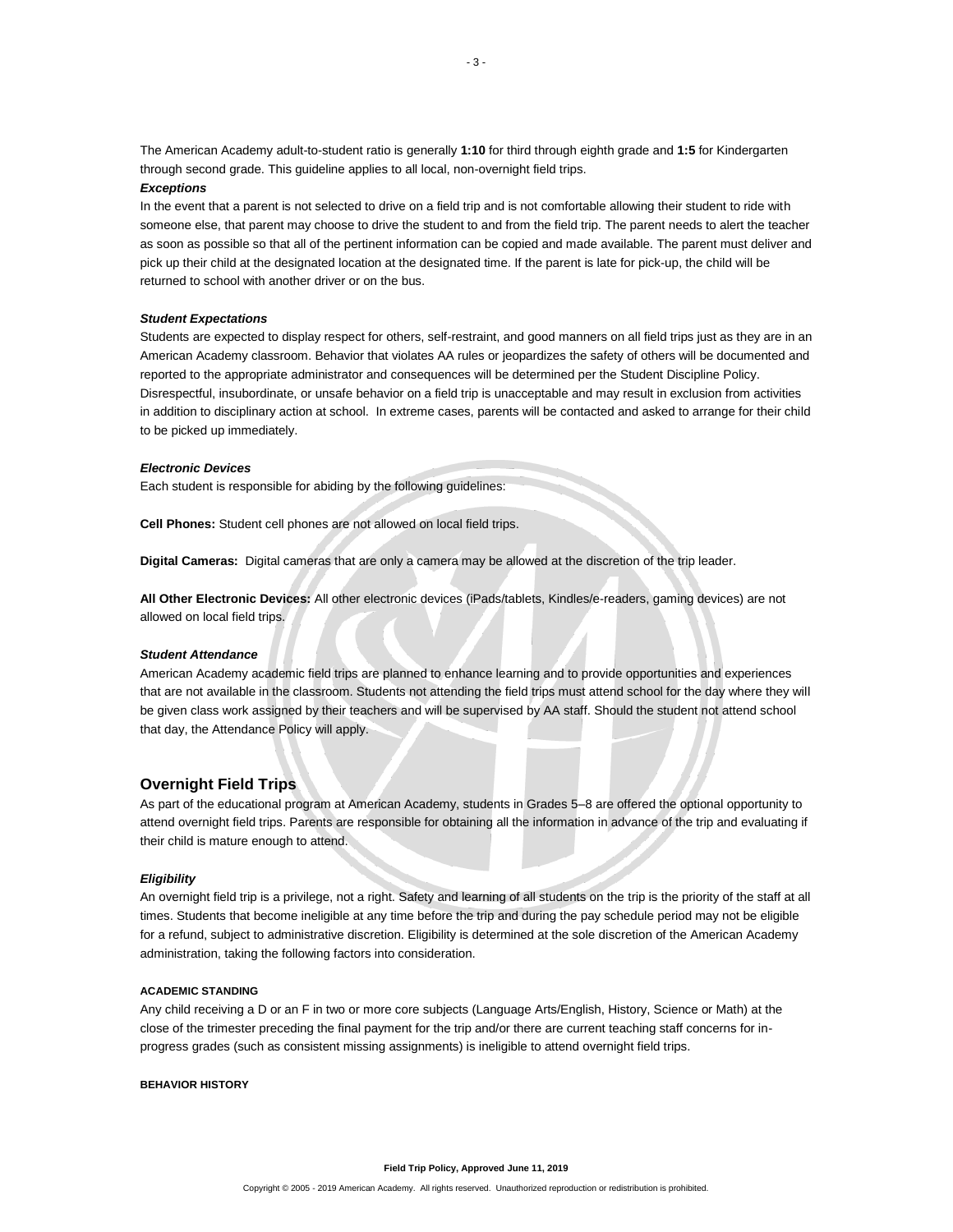A student is ineligible to attend overnight field trips if the student has served an in- or out- of school suspension during the nine calendar months preceding the departure date. In addition, if there are serious behavior or safety concerns, included but not limited to: failure to follow directions; inability to stay close to a chaperone; or a tendency to wander; demonstrated at any off-campus, school-campus event on a prior field trip.

#### *Behavior Expectations*

Disrespectful, insubordinate, or unsafe behavior on a field trip is unacceptable and may result in exclusion from activities in addition to disciplinary action at school. If a student on an overnight field trip displays behavior that is insubordinate, interferes with the learning of other students, or jeopardizes the safety of students or staff, then the student may be declared ineligible to attend future overnight field trips. In extreme cases, parents may be asked to arrange for the student's immediate transportation home.

# *Overnight Field Trip Paperwork and Payments*

Parents of an eligible student planning to attend an overnight fieldtrip must complete an Overnight Field Trip Agreement and all other required paperwork no later than the deadline communicated by the trip leader. If paperwork and/or payments are not completed by the communicated deadline, the student may be excluded from the trip; any refund consideration is at the sole discretion of American Academy's administration.

#### *Mandatory Parent Meetings*

If parents do not attend mandatory informational meeting(s) prior to the trip, the student may be excluded from the trip or excluded from registering for the trip.

## *Overnight Field Trip Medication/Health Management*

All student medication to be administered by a staff member or nurse must be disclosed by the deadline for the first deposit for that trip. The only exception is a new prescription, which must be disclosed within one week of receiving the medication. The administration reserves the right to declare a student ineligible for an overnight trip if the nature of the student's health condition and or medication requirements is in conflict with the demands and rigors of the field trip schedule or presents a safety concern. All medications that may be taken, whether administered by staff or selfadministered, including over-the-counter medications, must have the necessary medical forms signed by a physician and turned in by the stated deadline.

#### *Contacting Parents*

Parents will be contacted in the following situations:

# **STUDENT CALLS HOME**

Students will generally have the opportunity to call home at least once during the trip, if trip conditions and cell phone coverage allow. Specific times and day(s) will be provided in advance of the trip when possible.

### **INJURY/ILLNESS**

Parents will be notified in the following cases of injury/illness, provided the injury/illness is reported by the student to the chaperones:

- Injury requiring medical attention;
- Fever higher than 100 degrees;
- Diarrhea;
- Head injury; and/or
- Vomiting.

If this level of notification is not possible on a specific trip, parents will be notified before signing up for the trip.

# **DISCIPLINE**